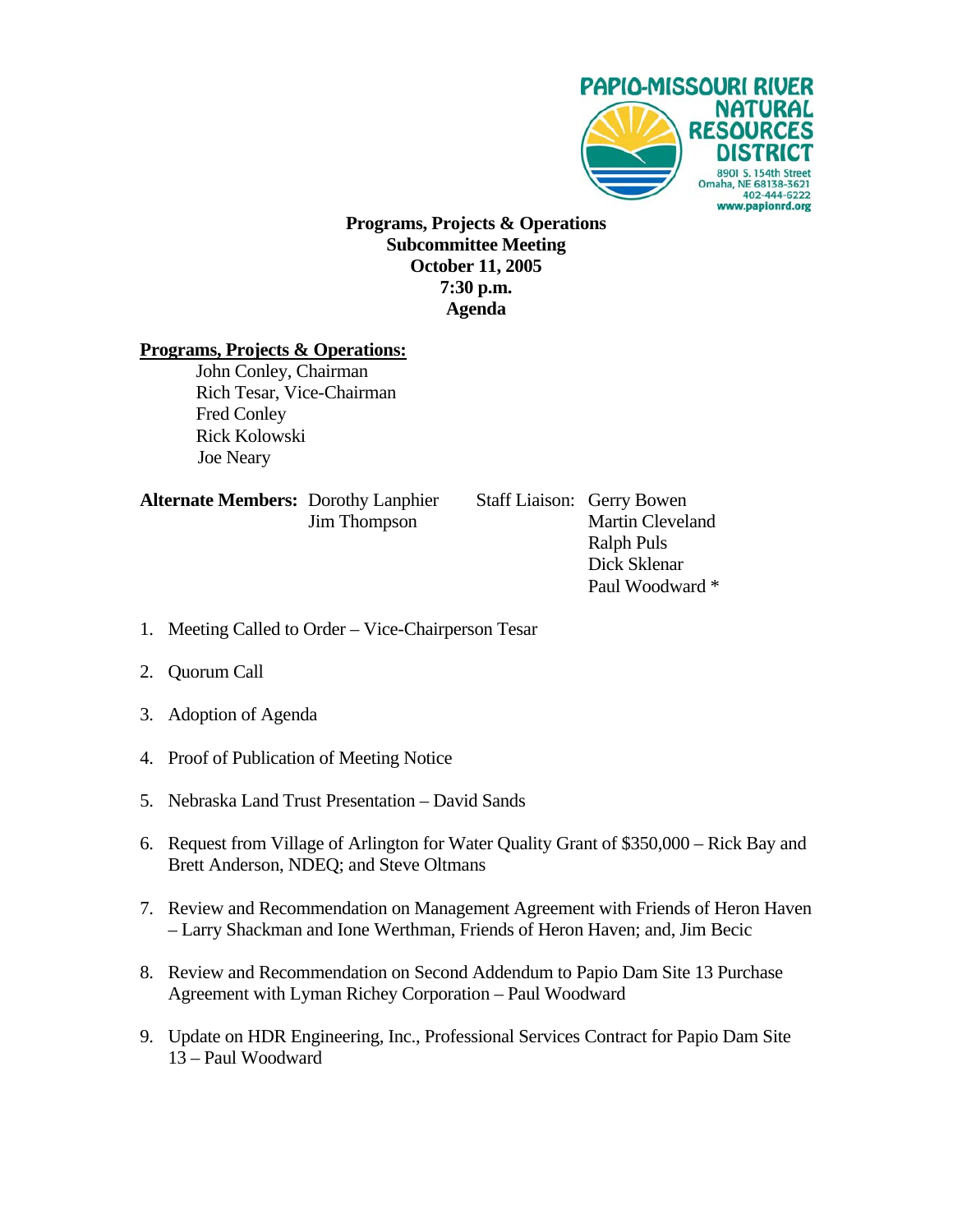- 10. Review and Recommendation on Aerial Photography Agreement with MAPA of Papio Watershed in Washington County – Paul Woodward
- 11. Review of Final Design for the Elkhorn River/Hwy 64 Public Access Dick Sklenar
- 12. Review and Recommendation on FY 2006 Vehicle and Equipment Bids
	- a. Purchase of 2006 Vehicles Jean Tait
		- (1.) Compact 4x4 Extended Cab Pickup
		- (2.) ¾ Ton 4x4 Regular Cab Longbed Pickup
		- (3.) ¾ Ton 4x4 Extended Cab Longbed Pickup
		- (4.) ¾ Ton Chassis-Cab w/o Service Body 4x4 Utility Truck
	- b. Purchase of 2006 Mack Low-Boy Tractor Bill Warren
- 13. Adjourn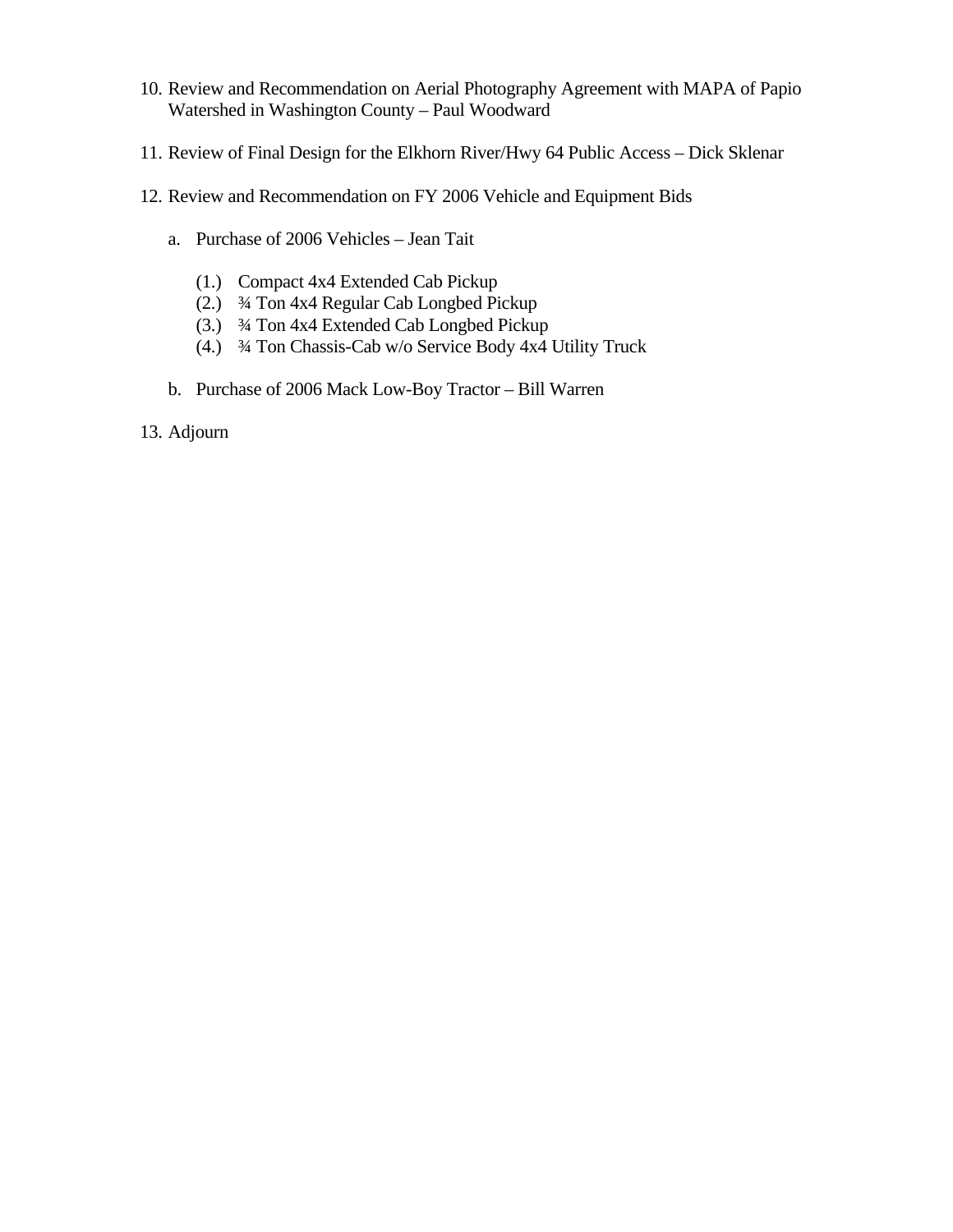Agenda Item 5 – PowerPoint presentation will be given at the PPO Subcommittee Meeting.

Agenda Item 6 – Please see "Attachments" for material regarding Request from Village of Arlington for Water Quality Grant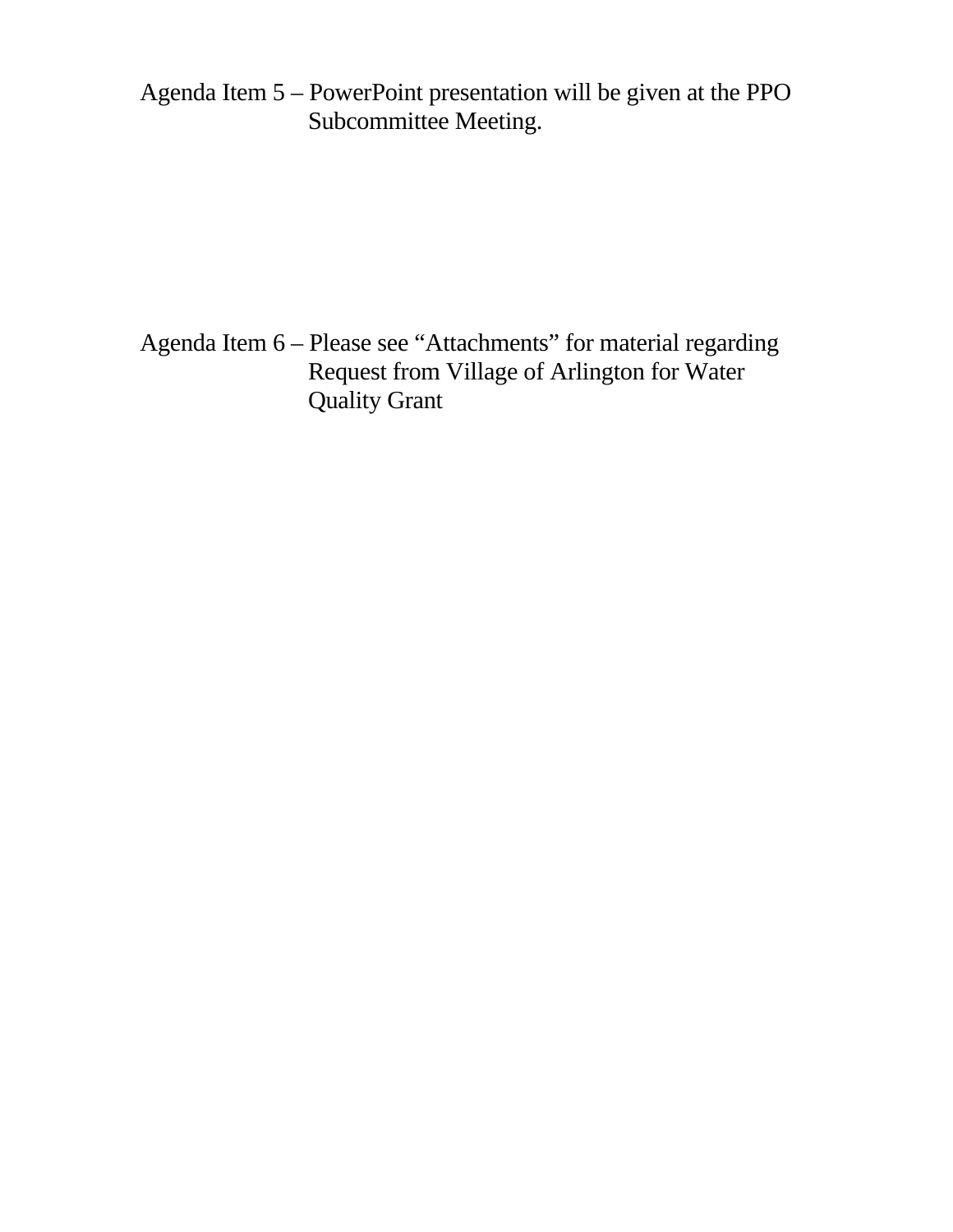Agenda Item: 7

**Memo to:** Programs, Projects & Operations Subcommittee. **From:** Jim Becic **Re:** Heron Haven - Management Agreement with the Friends of Heron Haven. **Date:** 11 October, 2005.

The Audubon Society of Omaha (ASO) decided earlier this year to vacate the approximately 10 acre Heron Haven site, located immediately east of  $120<sup>th</sup>$  and West Maple Road – a former oxbow of the Papillion Creek and natural wetlands.

The *Friends of Heron Haven* – a Nebraska non-profit corporation has requested that they be allowed to carry out all of the functions previously granted to the ASO, to include operating and managing the building and site for the development of wetlands, wildlife habitat, environmental education, and passive public recreational uses.

The Management Agreement between the Papio-Missouri River Natural Resources District and the Friends of Heron Haven, allows this partnership to continue.

**Therefore, it is the staff recommendation that the General Manager be authorized to enter into a Management Agreement between the Papio-Missouri River Natural Resources District and the Friends of Heron Haven for the Heron Haven Wetlands Project subject to changes deemed necessary by the General Manager and approval as to form by the District Legal Counsel.** 

\*\*\*\*\*\*\*\*\*\*\*\*\*\*\*\*\*\*\*\*\*\*\*\*\*\*\*\*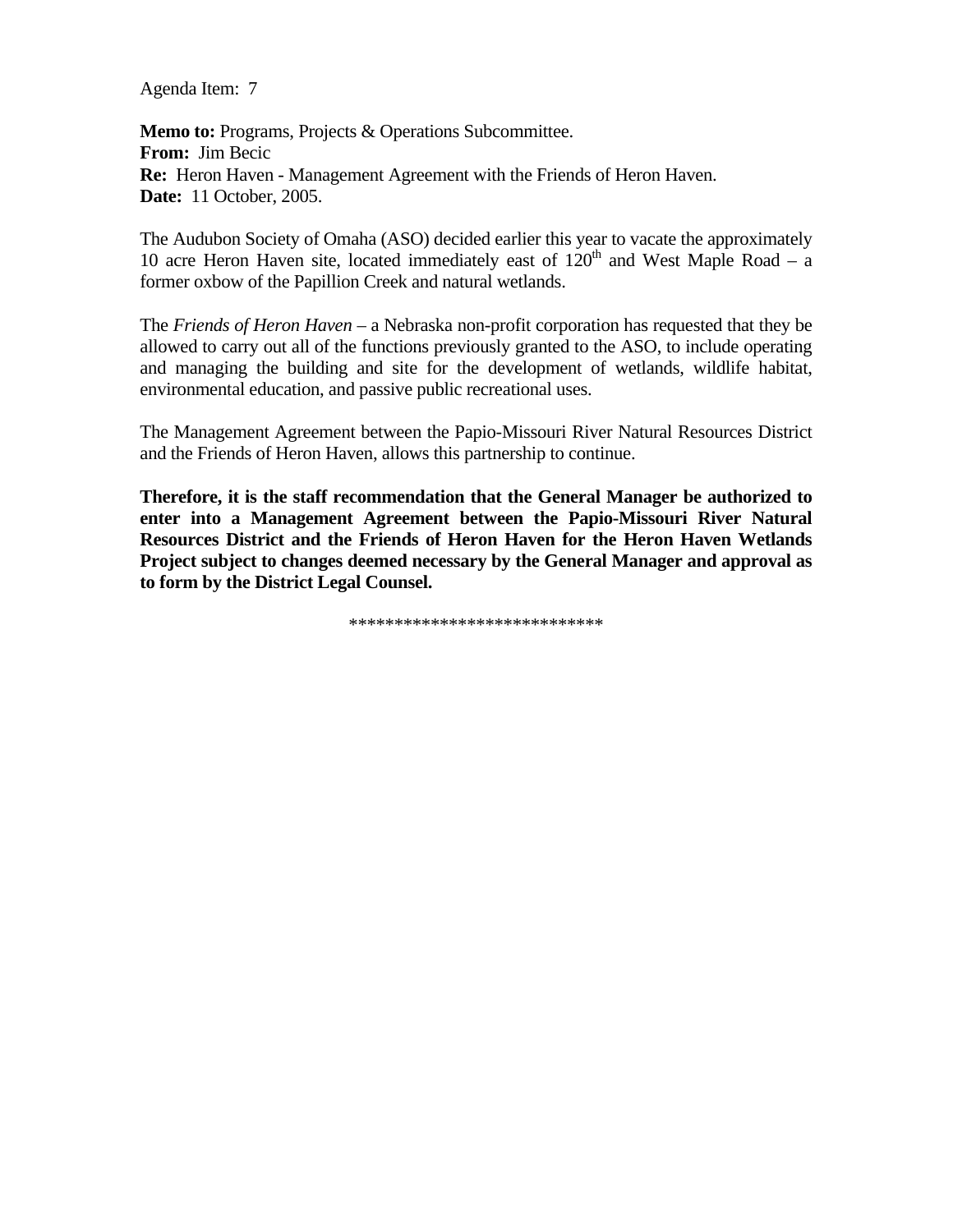#### Agenda Item: 8 Memorandum

| To:          | <b>PPO</b> Subcommittee                                                      |
|--------------|------------------------------------------------------------------------------|
| <b>From:</b> | Paul Woodward, Water Resources Engineer                                      |
| Date:        | October 6, 2005                                                              |
| Re:          | Addendum to Purchase Agreement w/ Lyman Richey Corporation for the Papio Dam |
|              | Site 13 Project                                                              |

The enclosed Purchase Agreement with the Lyman Richey Corporation (LRC) to acquire property impacted by the reservoir of Dam Site 13 (NE of 192<sup>nd</sup> and Dodge) was approved by the Board in December 2004 and executed on March 1, 2005. In addition, a first addendum to the purchase agreement was approved last month and is attached. However, since the original approval, several activities have taken place which altered provisions in the original purchase agreement and proposed easements. Therefore, enclosed for your consideration is a Second Addendum to the Purchase Agreement with LRC along with a Revised Cross-Easements Agreement.

A summary of the revisions in the Purchase Agreement and Cross-Easements Agreement are as follows:

- $\Box$  The final purchase price was recalculated based on the agreed upon price per acre of \$51,031.75 in the original agreement. Therefore, the final purchase price for 24.77 acres is \$1,264,056.40.
- Several easements previously included in the Pre-Closing Cross Easements Agreement were moved to the Cross-Easements Agreement, including LRC's Temporary Grading and Construction Easement and the NRD's Permanent Channel and Wetland Mitigation Easement. Revisions to the Channel and Wetland Mitigation Easement reflect the NRD's final Channel Mitigation plan submitted to the Corps for the 404 permit.
- $\Box$  In addition, other easements were added to the Cross-Easements Agreement. These easements include the right for Lyman-Richey or the City of Omaha to construct a Parking Lot on the future park property to be used jointly by LRC and the public. This latest plan for the park and future headquarters is shown in the attached drawing prepared by Kirkham Michael on July 18, 2005.

In conclusion, the District would acquire 24.77 acres from Lyman-Richey for the Dam Site 13 project and future regional park. Following this acquisition, the western-most portion of the property would still be sold to Dial for \$544,000 and the rest would be deeded to the City of Omaha or Elkhorn per the Inter-local agreement approved by the Board last month. Ultimately, these revisions don't alter the cost of the Dam Site 13 project as shown in the table below.

| <b>EXPENSE ITEM</b>                | COST (IN MILLIONS) | DATE DUE                   |
|------------------------------------|--------------------|----------------------------|
| <b>Belgrade Property</b>           | 3.5                | March 15, 2005             |
| <b>HDR</b> Engineering             | 0.4                | 0.2 in FY 05, 0.2 in FY 06 |
| Dam Construction                   | 2.4                | <b>FY 06</b>               |
| <b>LRC</b> Property                | 1.3                | September 16, 2005         |
| <b>SUB-TOTAL</b>                   | 7.6                |                            |
| <b>Less Dial Contribution</b>      | 1.0                | December 15, 2005          |
| <b>Less Dial Property Purchase</b> | 0.5                |                            |
| <b>SUB-TOTAL</b>                   | 1.5                |                            |
| <b>FINAL NRD TOTAL</b>             | 6.1                |                            |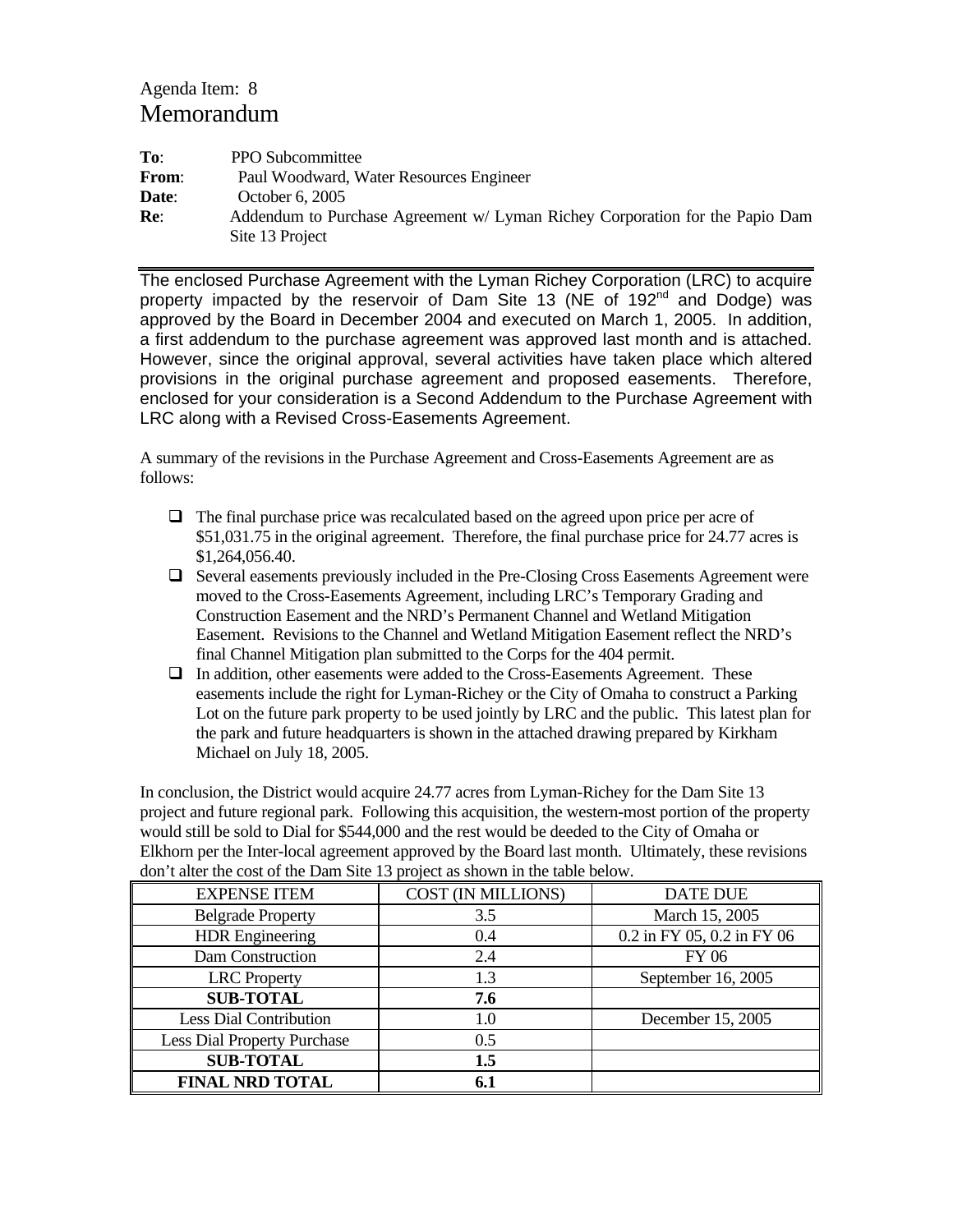Here is a proposed resolution to authorize the subject:

WHEREAS, on November 18, 2004, this Board of Directors determined that the District's project for purchase of rights-of-way and construction of a multi-purpose flood control dam and reservoir at the site of the formerly-proposed Corps of Engineers' Papillion Creek and Tributaries Lakes Project Dam Site 13, between Dodge and Blondo Streets and west of 192nd Street in Douglas County, would be of general benefit to the District, with only an incidental special benefit, and that such Dam Site 13 project should be carried out with general funds of the District; and,

WHEREAS, on December 9, 2004, this Board of Directors authorized the execution of a purchase agreement with Lyman Richey Corporation providing for the District's voluntary purchase of approximately 25 acres of land for such project, and providing for the exchange of certain easements, for a purchase price to be paid to Lyman-Richey Corporation in the sum of \$1,286,000, such purchase agreement being executed by the parties on or about March 1, 2005; and,

WHEREAS, on September 15, 2005, this Board of Directors authorized the execution of a First Addendum to Purchase Agreement, extending the closing of such purchase to October 28, 2005; and,

WHEREAS, additional modifications to the Purchase Agreement are necessary; and, therefore, a Second Addendum to Purchase Agreement, in the form as presented to this meeting, containing such modifications, including a reduction in the purchase price to be paid Lyman Richey Corporation to \$1,264,056.45, should be authorized and executed.

NOW, THEREFORE, BE IT RESOLVED that the Board of Directors of the Papio-Missouri River Natural Resources District hereby confirms that the District's Dam Site 13 project, including, without limitation, the purchase of lands from and an exchange of easements with Lyman-Richey Corporation, will be of general benefit to the District, with only an incidental special benefit, and that such Dam Site 13 project should be carried out with general funds of the District; and, accordingly, resolves that the General Manager should be, and is hereby, authorized and directed to execute for and on behalf of the District the proposed Second Addendum to Purchase Agreement between the District and Lyman-Richey Corporation together with such other and further documents, approved as to form by District legal counsel, that are either part of such Purchase Agreement as modified by such First Addendum and such Second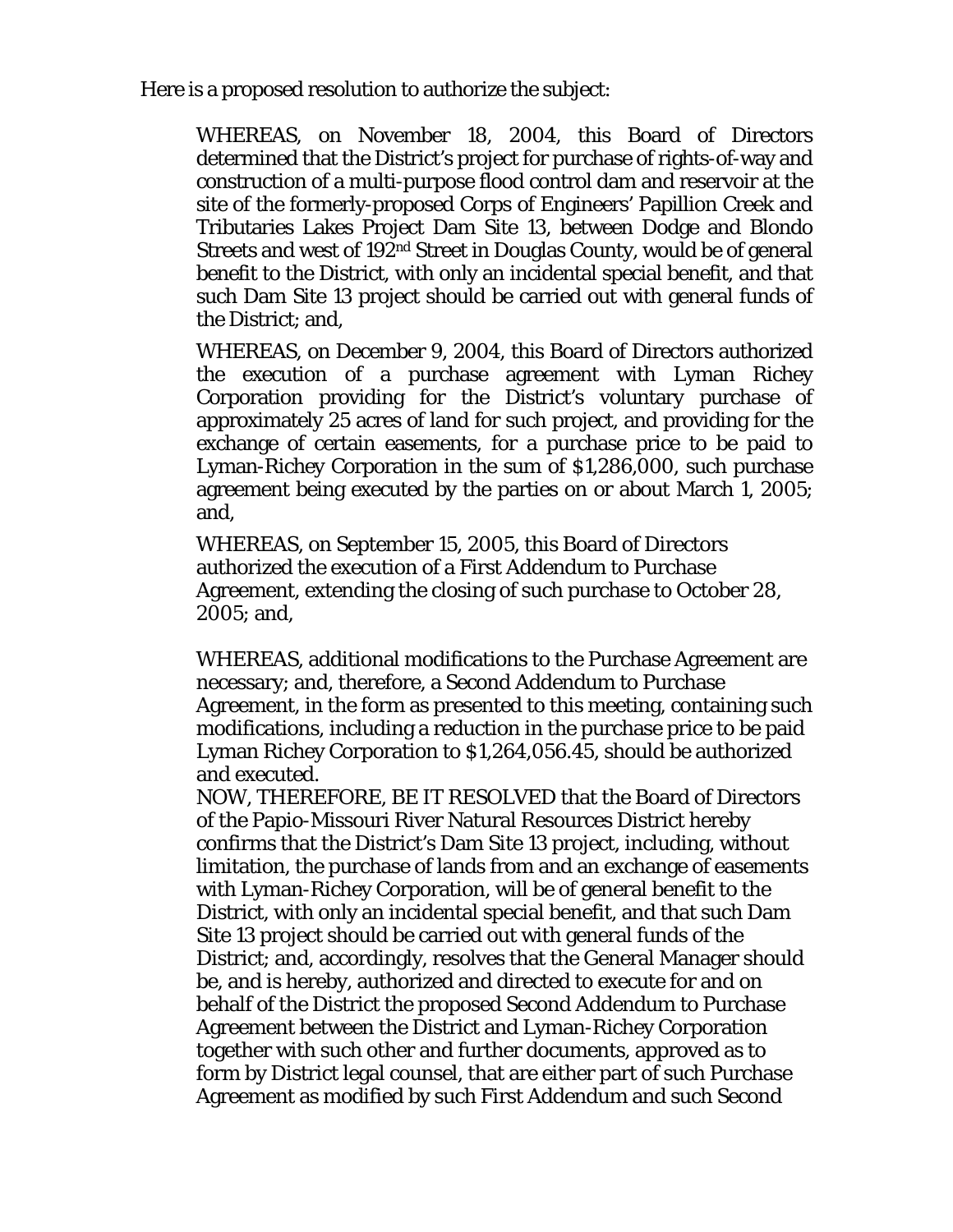Addendum, or are documents that the General Manager determines necessary to effectuate the transactions called for by such purchase agreement, as modified by such First Addendum and such Second Addendum.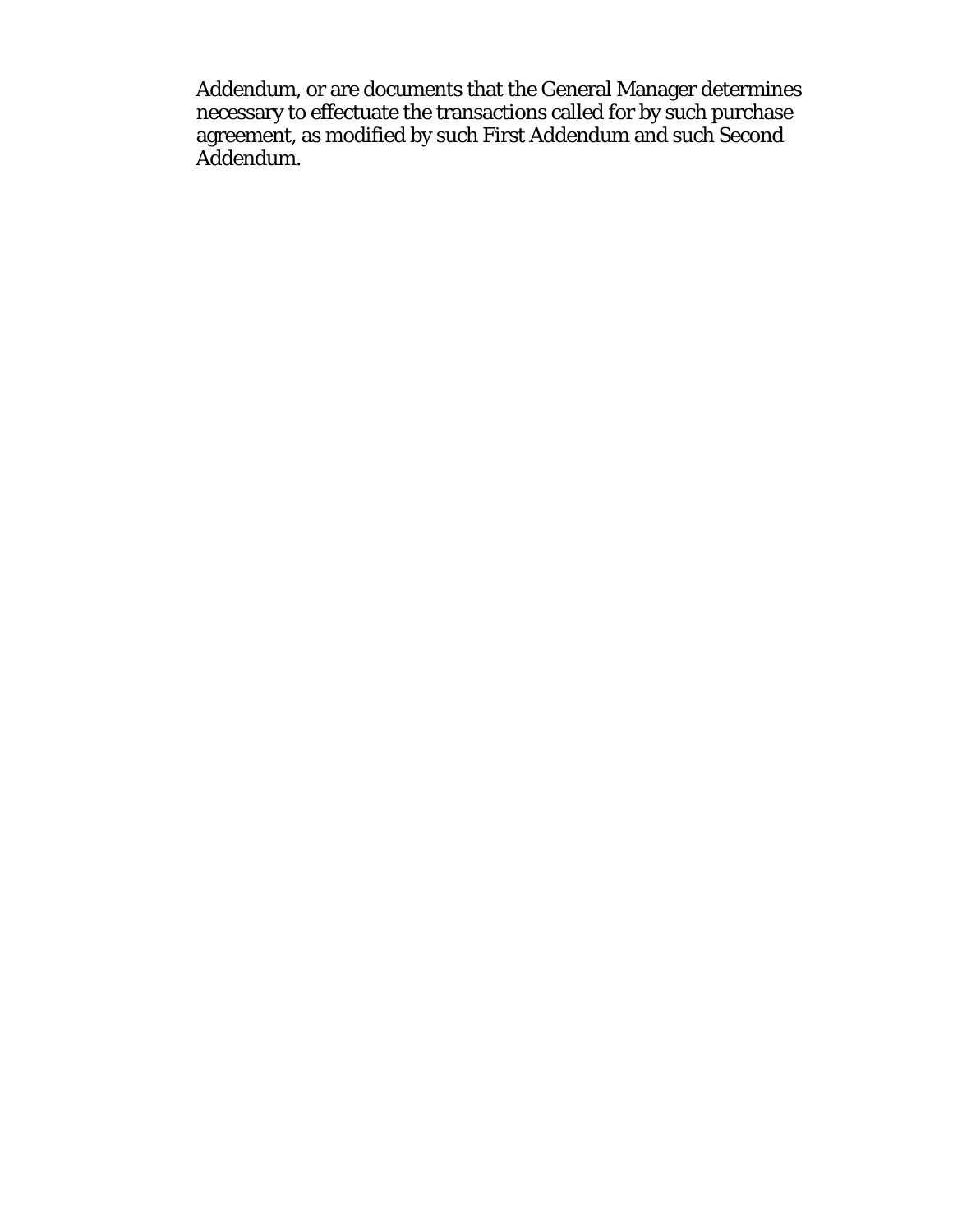#### *Memorandum*

| To:   | <b>PPO</b> Subcommittee                                                                                |
|-------|--------------------------------------------------------------------------------------------------------|
| From: | Paul Woodward, Water Resources Engineer                                                                |
| Date: | October 3, 2005                                                                                        |
| Re:   | Draft Amendment No. 1 to Agreement with HDR Engineering for Dam Site 13<br><b>Engineering Services</b> |

Last November, the Board approved a contract with HDR Engineering to design and provide construction observation of Dam Site 13. Due to the complexity of this project, work tasks were divided into two phases. Phase I will include all work necessary to design and prepare plans for the dam and water quality basin, while Phase II provides the necessary construction contract administration. The maximum fee estimated for Phase I and II was \$236,956 and \$189,354 respectively.

Currently, the design and plans have been completed for the structure and HDR has received approval from the State Department of Natural Resources for the design of the dam (the actual storage permit from DNR has not yet been issued due to legal delays at DNR). At the same time, HDR has been providing services to assist Hayes Environmental and the District in securing the 404 permit from the Corps of Engineers. Originally, it was anticipated that HDR's involvement with obtaining the 404 permit would be limited to preparing the necessary mitigation plans. However, services allocated under this task have been exceeded during multiple responses to the Corp's request for additional information beyond what could be provided by Hayes Environmental.

This additional work required during the 404 permitting process is the primary reason for the draft Amendment No. 1 to the original scope of work which is enclosed for your information. The cost of these additional services documented in Amendment No.1 is \$19,699. As of August 20, 2005, HDR has invoiced the District for \$241,280.29, an amount which exceeds that set aside for Phase I. However, it is still possible that services required for Phase II will be less than estimated, and the difference may account for the additional services already provided.

In summary, HDR has provided additional services in assisting the District and Hayes Environmental in the 404 permitting process. At this time, however, District staff is recommending that no action be taken to amend the original contract with the anticipation that services required for Phase II will be less than estimated.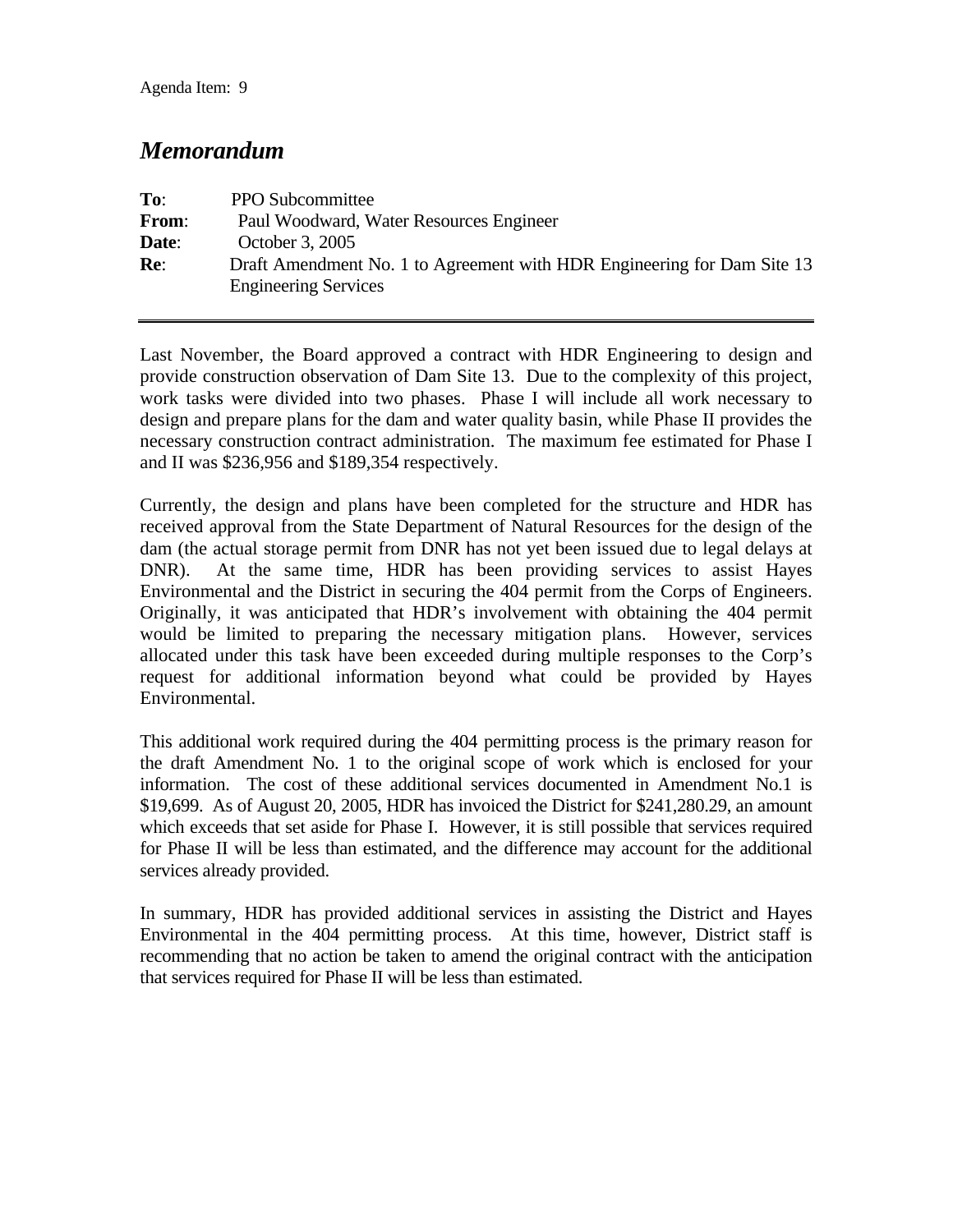Agenda Item: 10.

#### *Memorandum*

| To:   | <b>PPO Subcommittee</b>                                     |
|-------|-------------------------------------------------------------|
| From: | Paul Woodward, Water Resources Engineer                     |
| Date: | October 3, 2005                                             |
| Re:   | Agreement with MAPA to Obtain Contours in Washington County |

In 2003, the Board approved an agreement with MAPA to assist in funding the acquisition of new aerial photography in all of Douglas, Sarpy, and Washington Counties and topography (2 foot contours) in all of Douglas and Sarpy County. This digital data has been produced by Horizons, Inc out of Rapid City, South Dakota and is now available for use. However, new topography (2 foot contours) was not acquired for Washington County at that time due to additional funding required to meet FEMA standards for the West Papillion Creek and Tributaries Floodplain Remapping project.

Therefore, a new agreement between the District and MAPA is attached and would commit the NRD to pay \$56,175.00 from this year's budget to obtain topography (2 foot contours) in the portion of Washington County within the Papillion Creek Watershed. MAPA's contract with Horizons, Inc will be extended to cover this additional work. Topography produced as a result of this project is vital to the Dam Site 1  $\&$  3C Preliminary Design Study, future floodplain mapping projects, and the Papio Creek Watershed Partnership studies.

**Management recommends that the Subcommittee recommend to the Board that the General Manager be authorized to execute the Interlocal Agreement with the Metropolitan Area Planning Agency to obtain contours within the Papillion Creek Watershed in Washington County for the sum of \$56,175.00, as approved to form by District legal counsel.**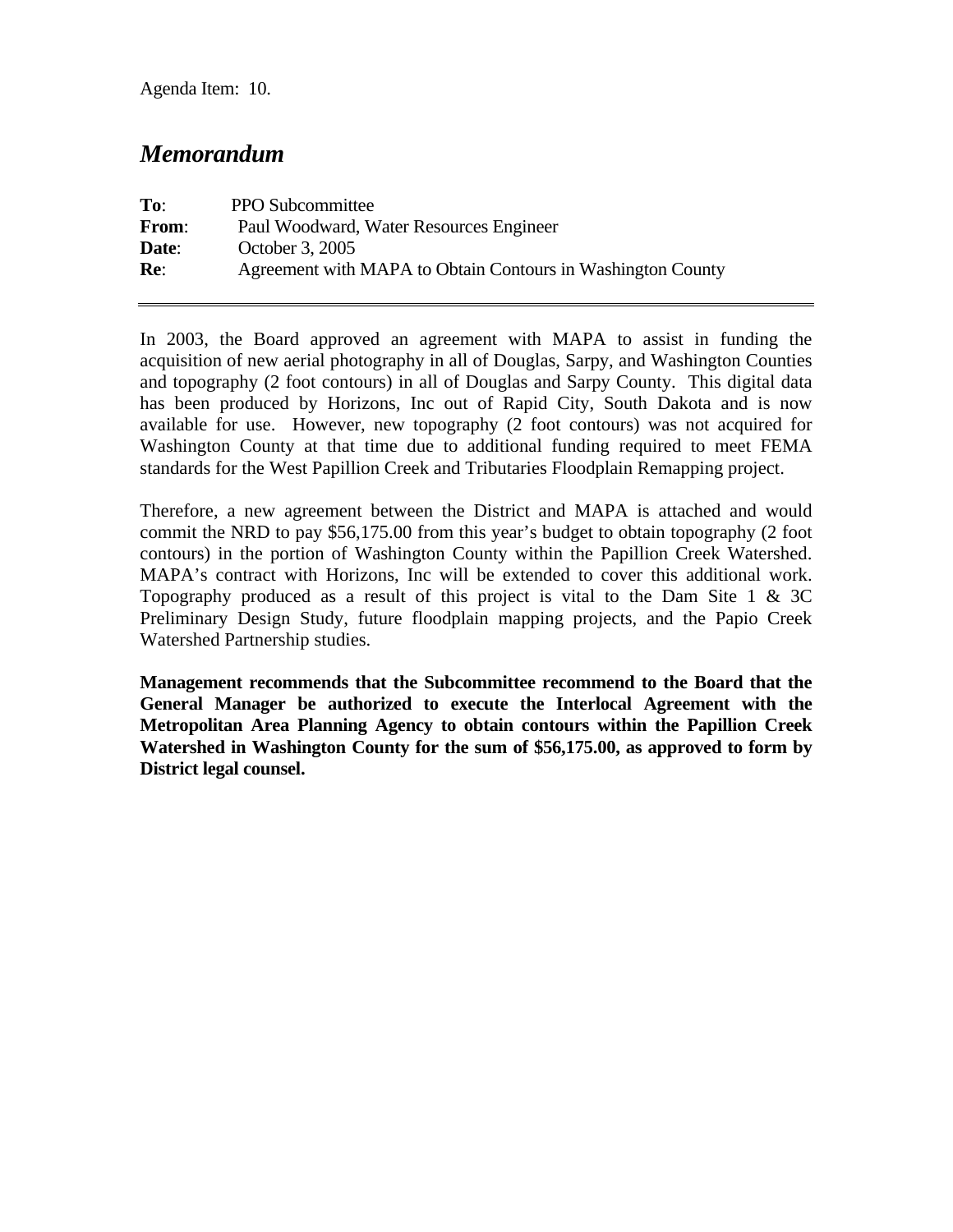Agenda Item: 11

# **MEMORANDUM**

| TO:             | <b>Programs, Projects, Operations Subcommittee</b>                                 |
|-----------------|------------------------------------------------------------------------------------|
| <b>SUBJECT:</b> | <b>Review of Final Design for the Elkhorn River/HWY 64 Public</b><br><b>Access</b> |
| <b>FROM:</b>    | Dick Sklenar, Project Manager                                                      |
| DATE:           | <b>October 3, 2005</b>                                                             |
|                 |                                                                                    |

Attached is the site layout plan regarding the final design for the Elkhorn River public access near Waterloo, NE. The tentative schedule is for bids to be requested during late Fall with an award for development of the project at the District's Board of Directors meeting in either November or December. Total cost of this project will be in the vicinity of \$200,000.00 which will consist of site grading, a gravel parking lot, restroom facilities, canoe ramp and docking facility, fencing and signage.

Approval of the plan has already been accepted by the Village Board of Waterloo and their planning board. The Nebraska Game and Parks Commission will also need to consent on the final design before the initiation of construction activities. As you may recall the Village of Waterloo has agreed to maintain the site in the years ahead so long as motorboats (particularly airboats) are not allowed at this location.

Completion of the project will most likely occur in early spring of 2006 due to the fine grading and seeding that will be needed.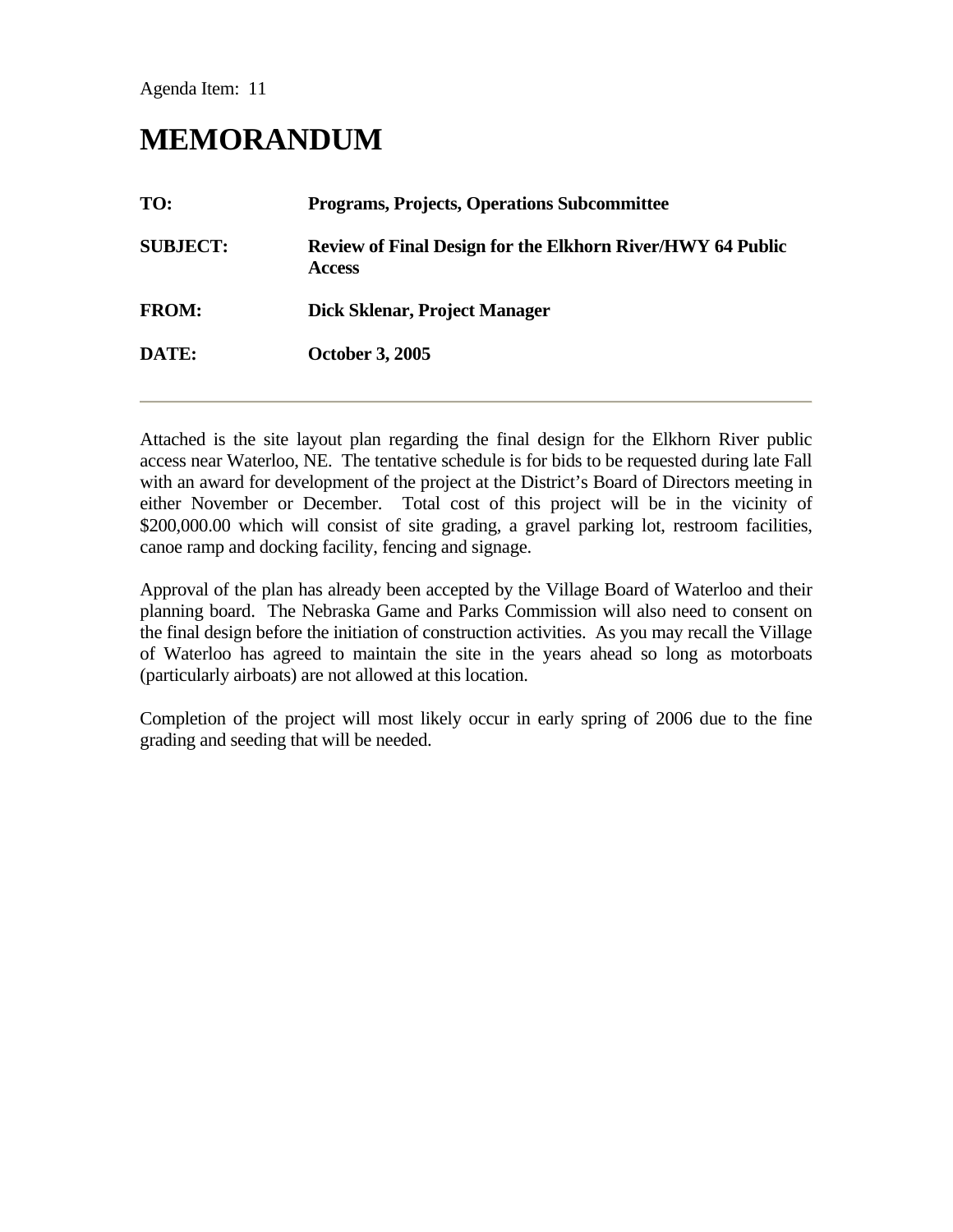Agenda Item: 12.a.

### **MEMORANDUM**

TO: Programs, Projects and Operations Subcommittee FROM: Jean Friends Tait, Purchasing Agent DATE: October 3, 2005 Re: Purchase of 2006 Vehicles

 In conjunction of the approval of the FY 2006 budget, request for bids for the purchase of FY 2006 District Vehicles were received and opened on October 3, 2005 at 2:00 p.m. in the District Office. The bid summary sheets are attached for your review. The recommendations are as follows:

 $\_$  , and the set of the set of the set of the set of the set of the set of the set of the set of the set of the set of the set of the set of the set of the set of the set of the set of the set of the set of the set of th

- A. One 2006, Compact/Mid-Size, 4-Wheel Drive, Extended Cab Pickup Truck, (Bid Item A): The staff recommends that the low and best bid of \$12,467 from Gregg Young Chevrolet be accepted with trade-in of the District's 2001 Ford F-150 Pickup Truck, serial #1FTZR182X1KF74399.
- B. One 2006, ¾ Ton, 4-Wheel Drive, Pickup Truck (Bid Item B): The staff recommends that the low bid and best bid of \$10,960.80 from Atchley Ford be accepted with trade-in of the District's 2002 Chevrolet ¾ Ton, Pickup Truck, serial #1GCHK24U72Z201172.
- C. One 2006, ¾ Ton, Extended Cab, 4-Wheel Drive, Pickup Truck (Bid Item C): The staff recommends the low and best bid of \$14,176.80 from Atchley Ford be accepted with trade-in of the District's 2000, Ford F-250 Pickup Truck, serial #1FTNX21L4YRC85306.

 D. One – 2006, ¾ Ton, Chassis-Cab, Pickup Truck (Bid Item D): The staff recommends the low and best bid of \$11,449 from Lee Sapp Ford be accepted with trade-in of the District's 2001 Chevrolet, ¾ Ton, Pickup Truck w/box serial # 1GCHK24U91E228055.

 The vehicles bids come to an expensed total of \$49,053.60. Budgeted amount for this equipment is \$86,000.

*The staff's recommendation is to accept the low and best bids submitted for the vehicles.*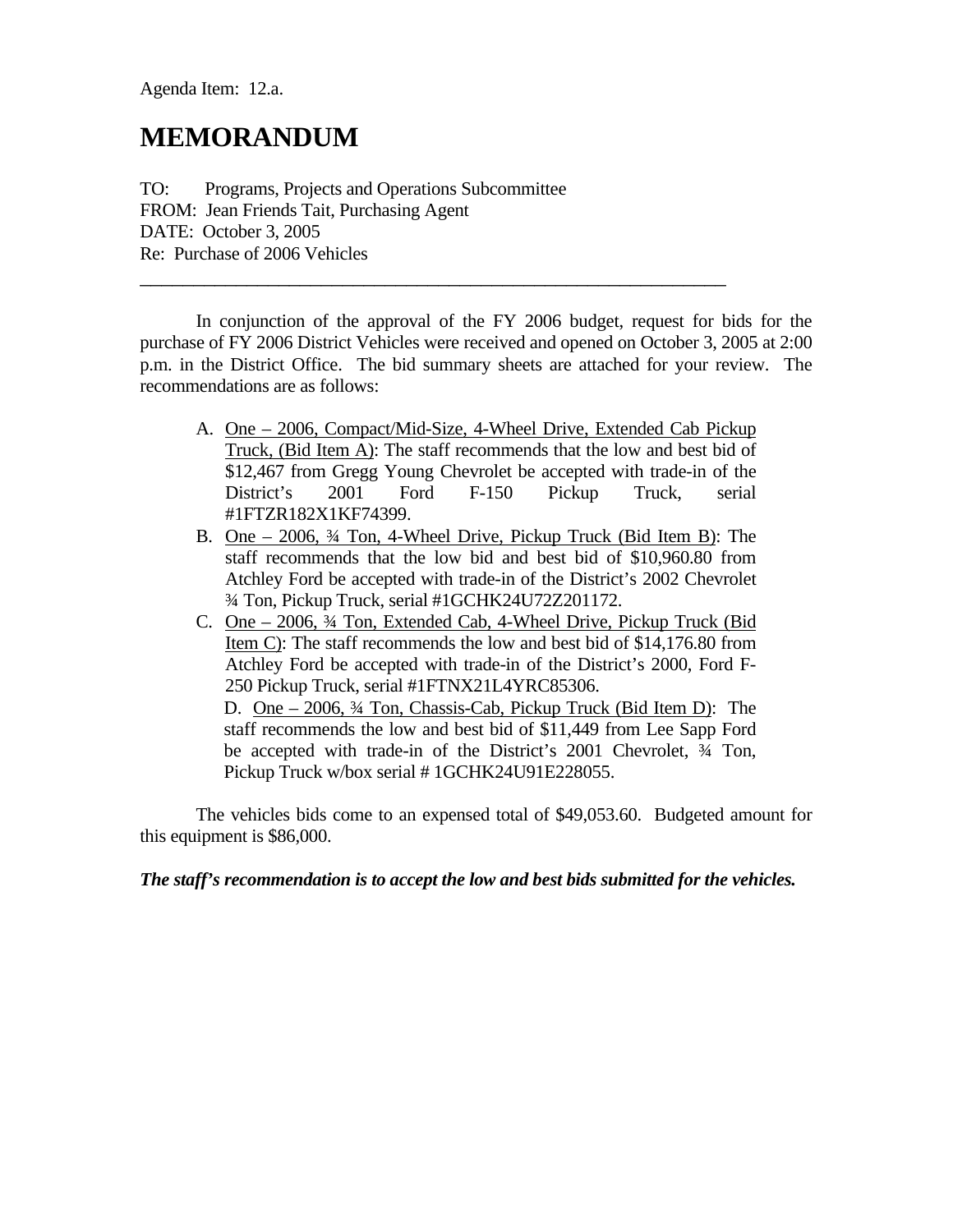## **Bid "A" Summary**

2006, Compact/Mid-Size, Extended Cab, 4-Wheel Drive, Pickup Truck

Opening: October 3, 2005  $2:00 \text{ p.m.}$ 

| <b>Dealer/Make</b>                                                                    | $Atchley*$<br>Ford    | Superior<br>Honda       | <b>Gregg Young</b><br><b>Chevrolet</b> | Lee Sapp Ford | Copple<br>Chevrolet |
|---------------------------------------------------------------------------------------|-----------------------|-------------------------|----------------------------------------|---------------|---------------------|
| A. Total Price                                                                        | \$18,454              | \$25,975                | \$17,467                               | \$18,296      | \$17,717.35         |
| B. Total Price with trade<br>1n<br>2001 Ford F150 Pickup<br>Serial #1FTZR182X1KF74399 | $$12,459*$            | \$25,975<br>no trade-in | \$12,467                               | \$13,296      | \$13,017.35         |
| C. Trade in allowance                                                                 | \$5,995               | \$0                     | \$5,000                                | \$5,000       | \$4,700             |
| D. Delivery Date                                                                      | 60 days               | 60 days                 | 60 days                                | 60 days       | 60 days             |
| E. Warranty                                                                           | $3 \text{ yr}/36,000$ | $3 \text{ yr}/36,000$   | 3yr/36,000                             | 3yr/36,000    | 3yr/36,000          |
| F. Vehicle Type                                                                       | Ranger                | Ridgeline               | Colorado                               | Ranger        | Colorado            |

*\*Atchley Ford submitted a bid deviation on spare tire (temp), a bid difference of \$8 between low and next low bid.* 

*Staff recommends the low and best bid of \$12,467 submitted by Gregg Young for a 2006 Chevrolet Colorado with trade-in of the District's 2001 Ford F150 Pickup Truck.*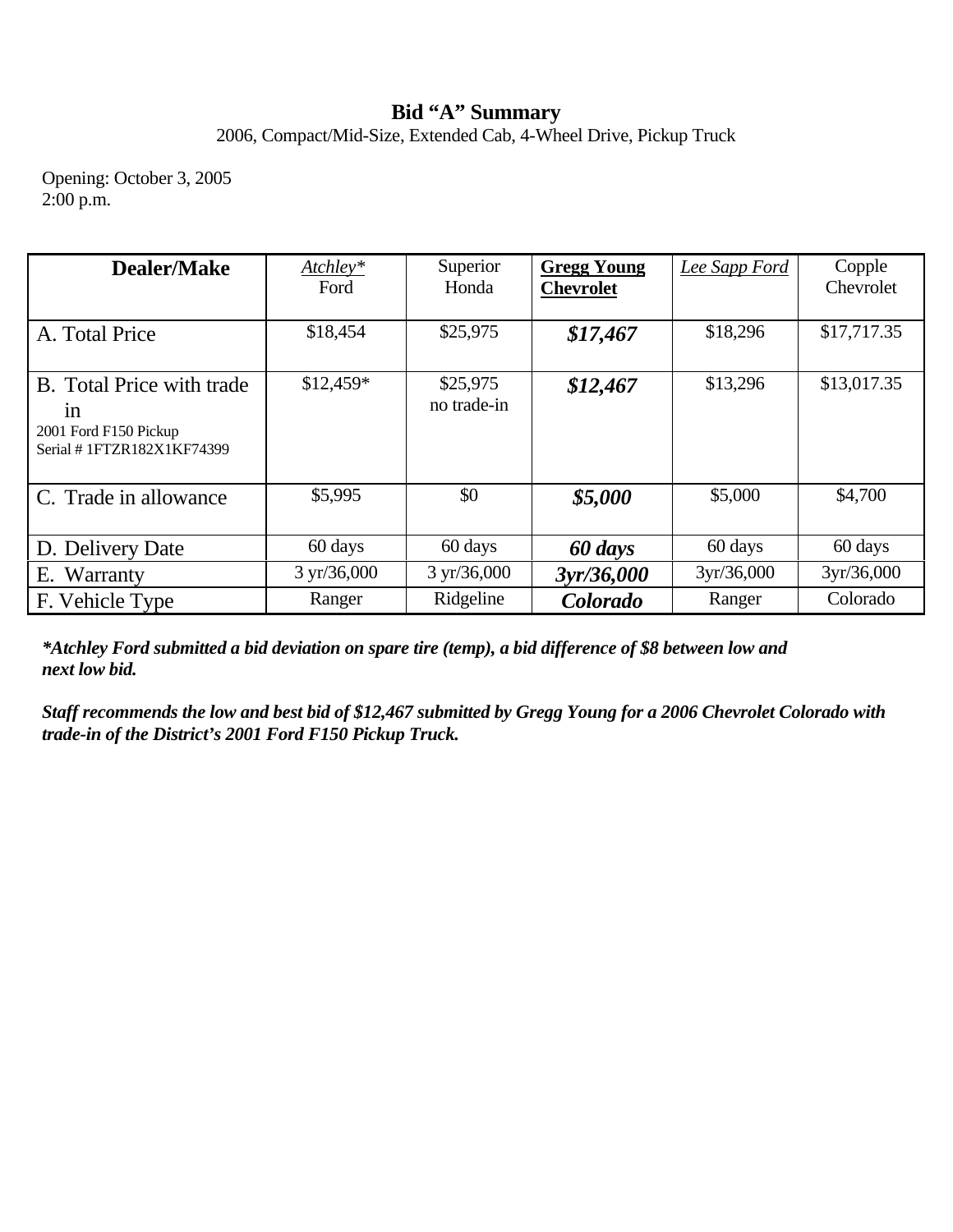# **Bid "B" Summary**

2006, ¾ Ton, 4-Wheel Drive, Pickup Truck

Opening: October 3, 2005 2:00 p.m.

| <b>Dealer/Make</b>                                                                               | <b>Atchley Ford</b> | Gregg Young<br>Chevrolet | Lee Sapp Ford | Copple Chevrolet |
|--------------------------------------------------------------------------------------------------|---------------------|--------------------------|---------------|------------------|
| A. Total Price                                                                                   | \$21,460.80         | \$22,726                 | \$22,987      | \$21,580.13      |
| C. Total Price with trade in<br>2002 Chevrolet 3/4 Ton Pickup Truck<br>Serial #1GCHK24U72Z201172 | \$10,960.80         | \$15,726                 | \$12,987      | \$12,780.13      |
| D. Trade in allowance                                                                            | \$10,500            | \$7,000                  | \$10,000      | \$8,800          |
| F. Delivery Date                                                                                 | 60 days             | 60 days                  | 60 days       | 60 days          |
| G. Warranty                                                                                      | 3yr/36,000          | 3yr/36,000               | 3yr/36,000    | 3yr/36,000       |
| F. Vehicle Type                                                                                  | $F-250$             | Silverado                | $F-250$       | Silverado        |

 *Staff recommends the low and best bid of \$10, 960.80 submitted by Atchley Ford for a 2006 Ford F-250 with trade-in of the District's 2002 Chevrolet, ¾ Ton, Pickup Truck.*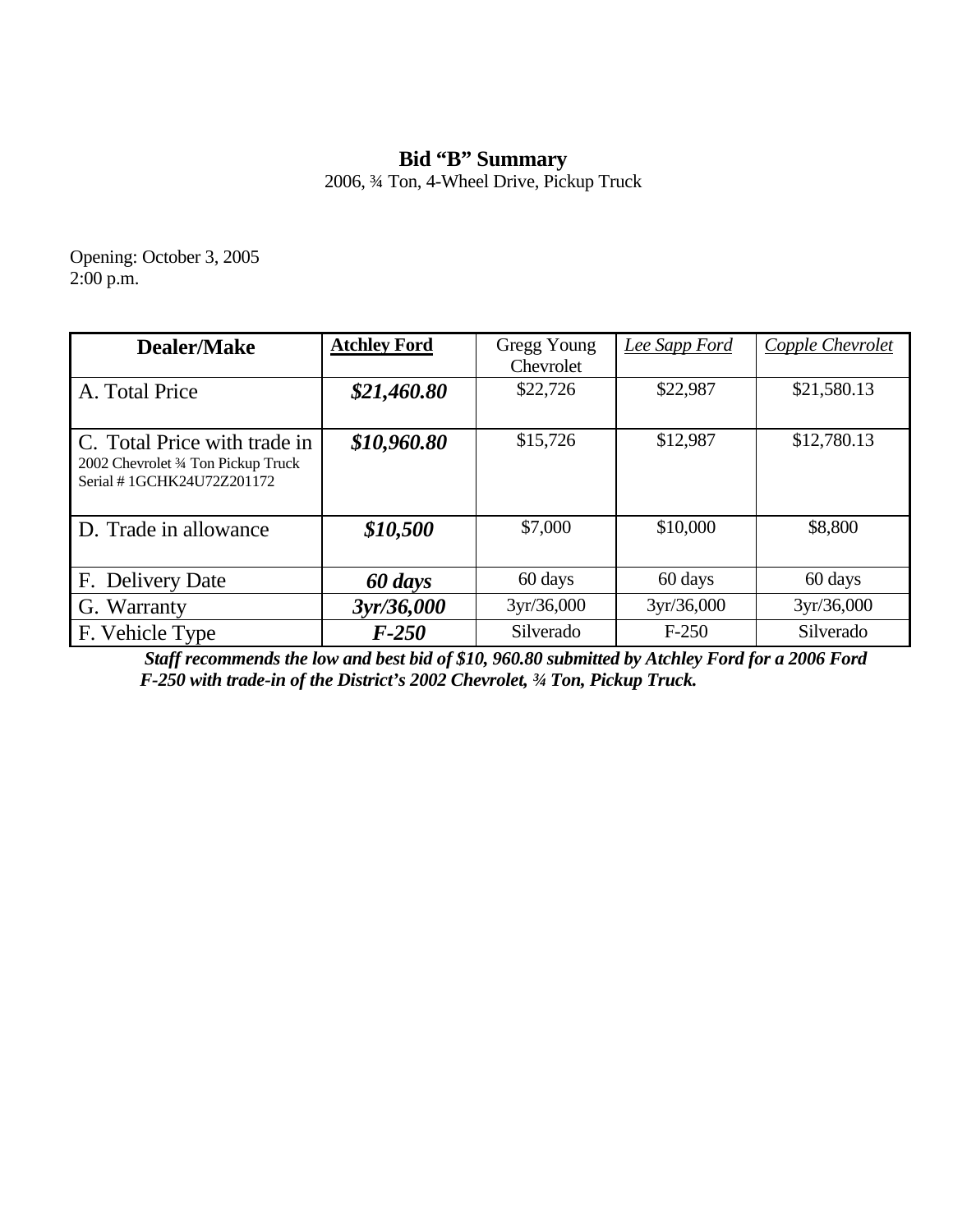## **Bid "C" Summary**

2006, ¾ Ton, Extended Cab, 4-Wheel Drive, Pickup Truck

Opening: October 3, 2005  $2:00 \text{ p.m.}$ 

| <b>Dealer/Make</b>                                                                                  | <b>Atchley Ford</b> | Gregg Young | Lee Sapp Ford | Copple Chevrolet |
|-----------------------------------------------------------------------------------------------------|---------------------|-------------|---------------|------------------|
| A. Total Price                                                                                      | \$23,176.80         | \$25,182    | \$22,545      | \$23,960.65      |
| D. Total Price with<br>trade in<br>2000, Ford F250<br>Pickup Truck<br>Serial #<br>1FTNX21L4YRC85306 | \$14,176.80         | \$18,182    | \$15,045      | \$16,460.65      |
| E. Trade in<br>allowance                                                                            | \$9,000             | \$7,000     | \$7,500       | \$7,500          |
| H. Delivery Date                                                                                    | 60 days             | 60 days     | 60 days       | 60 days          |
| Warranty                                                                                            | 3yr/36,000          | 3yr/36,000  | 3yr/36,000    | 3yr/36,000       |
| F. Vehicle Type                                                                                     | $F-250$             | Silverado   | $F-250$       | Silverado        |

 *Staff recommends the low and best bid of \$14,176.80 submitted by Atchley Ford for a 2006 Ford F-250 with trade-in of the District's 2000 Ford F250 Pickup Truck.*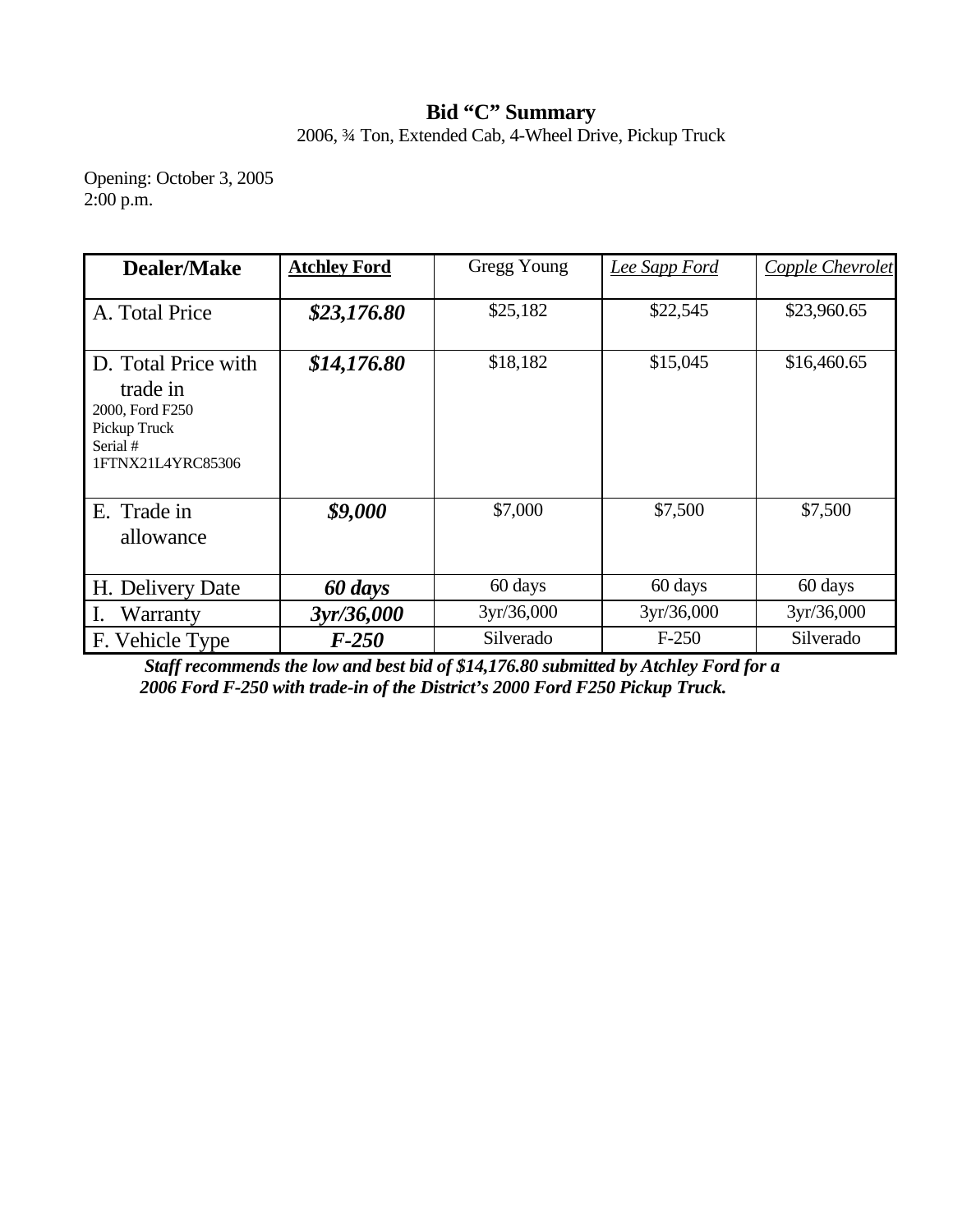### **Bid "D" Summary**

2006, ¾ Ton, Chassis-Cab, Pickup Truck

Opening: October 3, 2005  $2:00 \text{ p.m.}$ 

| <b>Dealer/Make</b>                                                                                         | Gregg Young<br>Chevrolet | Lee Sapp Ford | Copple Chevrolet |
|------------------------------------------------------------------------------------------------------------|--------------------------|---------------|------------------|
| A. Total Price                                                                                             | \$21,995                 | \$20,449      | \$21,933         |
| E. Total Price with trade in<br>2001 Chevrolet 3/4 Ton<br>Pickup Truck w/box<br>Serial # 1GCHK24U91E228055 | \$16,495                 | \$11,449      | \$14,633         |
| F. Trade in allowance                                                                                      | \$5,500                  | \$9,000       | \$7,300          |
| J. Delivery Date                                                                                           | 60 days                  | 60 days       | 60 days          |
| K. Warranty                                                                                                | 3yr/36,000               | 3yr/36,000    | 3yr/36,000       |
| F. Vehicle Type                                                                                            | Silverado                | $F-250$       | Silverado        |

*Staff recommends the low and best bid of \$11,449 submitted by Lee Sapp Ford for a 2006 Ford F-250 with trade-in of the District's 2001 Ford F150 Pickup Truck.*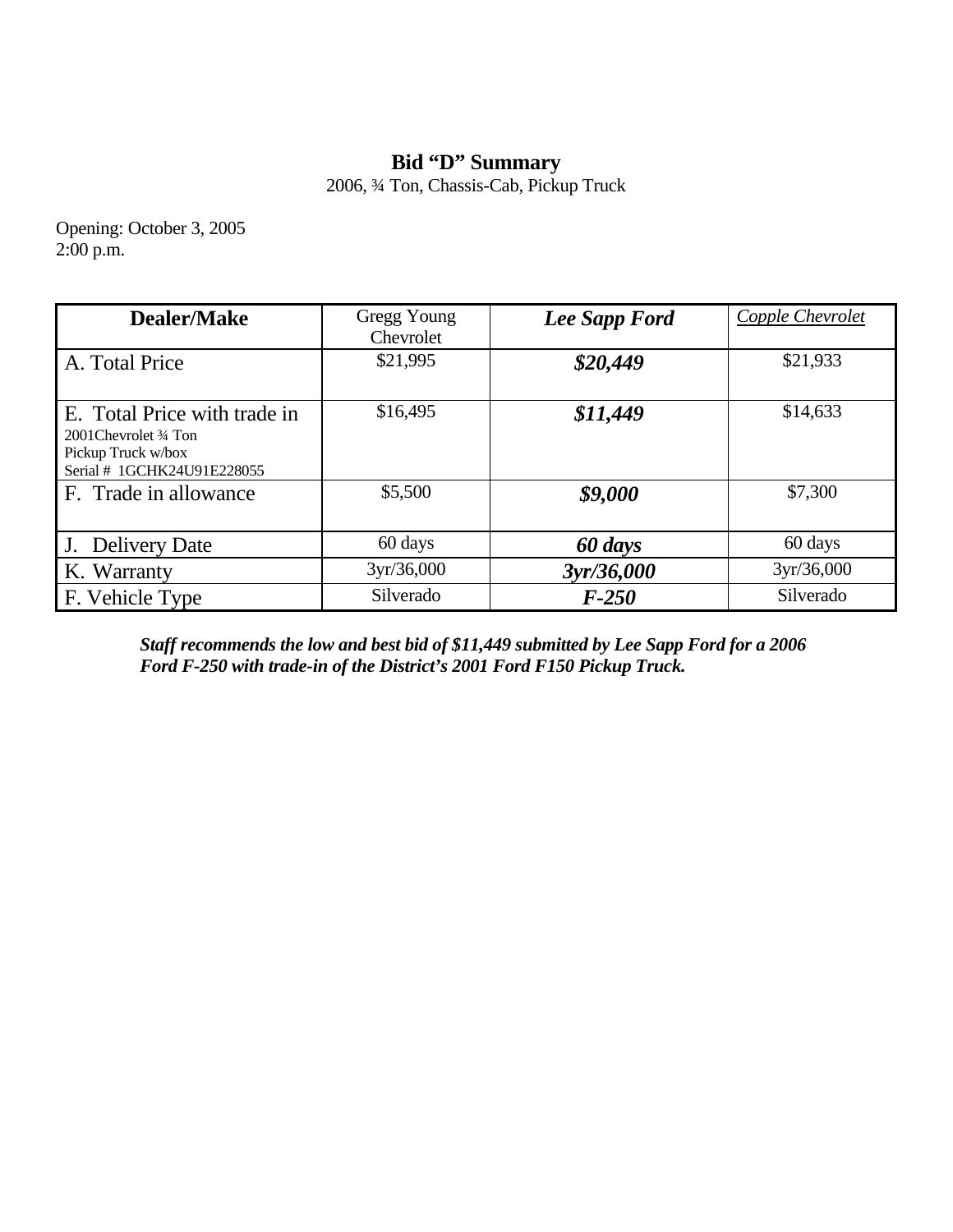Agenda Item: 12.b.

MEMORANDUM TO: Programs, Projects and Operations Subcommittee SUBJECT: Sole-Source Request "Mack" Low-Boy Tractor DATE: October 3, 2005 FROM: Bill Warren, Assistant Operations & Maintenance Superintendent

In conjunction of the approval of the FY 2006 budget, request for bids for the purchase of a sole-source request of a 2006, Mack, Low-Boy Tractor was received and opened on October 3, 2005 at 2:00 p.m. in the District Office. The bid summary sheet is attached for your review. Staff and management believe it is in the best interest of the District to purchase the sole-source brand of "Mack" for the Low-Boy tractor for the following reasons.

 1. The District current owns three pieces of Mack equipment (2 dump trucks and 1 low-boy tractor). This equipment has performed outstandingly with minimal maintenance.

 2. All components of said equipment are "Mack" parts; which is essential for sound operation and performance.

 3. The Mack equipment seems to perform best with the terrain in which the equipment is used. Just as with the John Deere Tractors that the Board has approved solesourcing in the past, the Mack operates both most efficiently and safely in our field conditions.

 4. The District has used the Ford trucks in the past and incurred excessive maintenance and repairs. We also had a Freight Liner brand low-boy tractor which also required excessive maintenance and repairs in every day use.

 5. Most of the major construction fleets in the Omaha area utilize the "Mack" brand, which shows the brand reliability.

 6. There are three Mack dealers in Nebraska/Iowa which allows competitive bidding as is required.

 The board has, in the past, allowed sole-source purchase of tractors (specifically John Deere Tractors) due to efficiency and safety issues, as is in the case of this piece of equipment. Budgeted amount for this equipment is \$86,500. **It is staff's recommendation to follow the Board's lead to purchase a sole-source brand. Staff recommends the purchase the Mack Low-Boy Tractor from Wise-Mack, Inc., for a cost of \$74,855, with trade-in of the 1980, Mack, Low-Boy Tractor and the 1973, Ford Flat Bed Truck.**